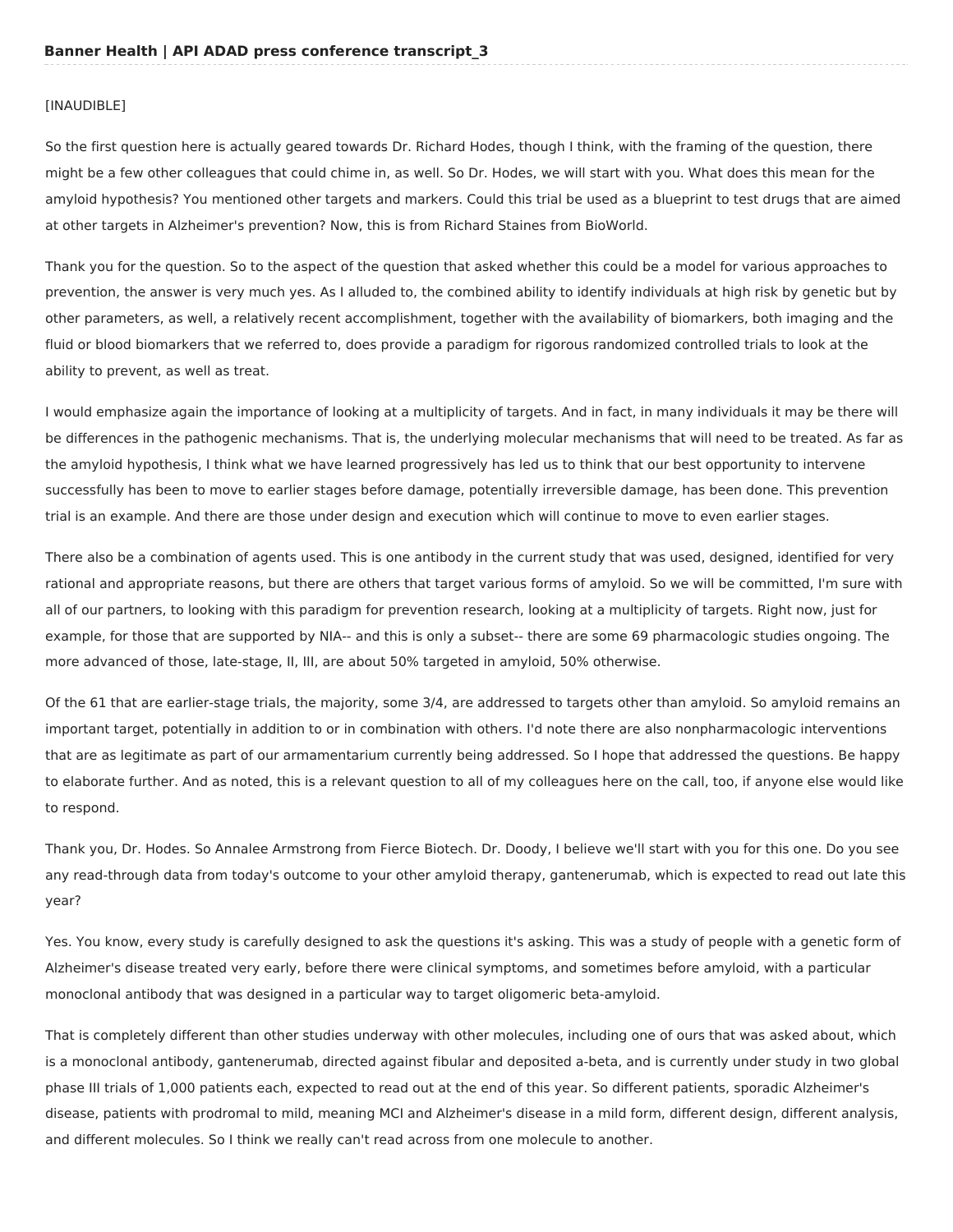Thank you, Dr. Doody. We'll actually stick with you for a continuation of one of Annalee's questions, and then maybe over to Dr. Hodes. Can you please summarize what this means for the early intervention theory in Alzheimer's disease? And will you continue to explore the idea that treating early in the disease could be the key to preventing cognitive decline?

Yes. You know, I think it's very important, something that I alluded to a moment ago. We really need to treat Alzheimer's disease whenever it occurs. And no matter what we do as human beings, there will probably not be complete prevention in everyone. So I think we need to think broadly about our therapeutic approaches. Prevention should certainly be foremost. And we have learned a great deal from this study, as well as other studies that all of us have participated in that have a primary or a secondary prevention approach.

So prevention is very much alive. It needs to be one of our targeted therapeutic approaches, but probably not our only one. And many things were learned from this trial and will continue to be learned from this trial. As mentioned, there were some differences between the treated and untreated patients. We still need to understand which patients were most likely to experience those differences. We need to understand the biomarkers involved and what it's telling us about the disease and the timing of the intervention. So prevention is very much a part of the program for the future, but not the only one.

Thank you, Dr. Doody. Dr. Reiman, would you have some comments to extend on that?

Thank you, Jen. When we first designed this study, we thought there was the potential for treatments to have a more profound effect if started early in the disease, before the people become impaired and the disease is already extensive, be able to detect an effect. And we thought that this study could provide a better test of the particular treatment in these individuals than in impaired individuals.

That said, while we were not able to see a clinical effect with this drug, it doesn't rule out the possibility of seeing a clinical effect with other anti-amyloid treatments. And we don't yet know the extent to which we've engaged the target oligomers because we don't have great assays. We do not yet know the effects we may have had on higher doses. For these and other reasons, the amyloid hypothesis still needs to be tested. And that test will necessarily include additional prevention trials in groups just like this one.

Thank you, Dr. Reiman. We have a question for Dr. Pierre Tariot from Gabrielle at ALS Forum. Which of the secondary and exploratory biomarker showed numeric trends?

Thanks for the question, Gabrielle. We will be presenting those details at the Alzheimer's Association International Conference on August 2nd.

Thank you, Dr. Tariot. A reminder to all in attendance, we are still open for questions. As of right now, I will actually ask Dr. Tariot if you could explore just a little further on what hope you have that this further analysis of the data-- excuse me-- data might reveal of some of the positive news.

But it's frankly too soon for me to give a temperature read. The data lock that just occurred very recently. You're getting news hot off the press. There are numerous analyses ongoing. There are numerous analyses that haven't been launched yet. So we'll be able to give you all a much richer picture of the trial results. As I said, or tried to say before, this is the beginning of the story, but by no means the end of it.

Wonderful. Thank you so much. Gabrielle from ALS Forum. In the DIAN trial-- and forgive me, I cannot pronounce this drug name on this one-- Dr. Reiman, can you explain how the drug showed a trend toward worsening on some outcomes, which was puzzling. Did you see any indications disfavoring crenezumab or any of the outcomes?